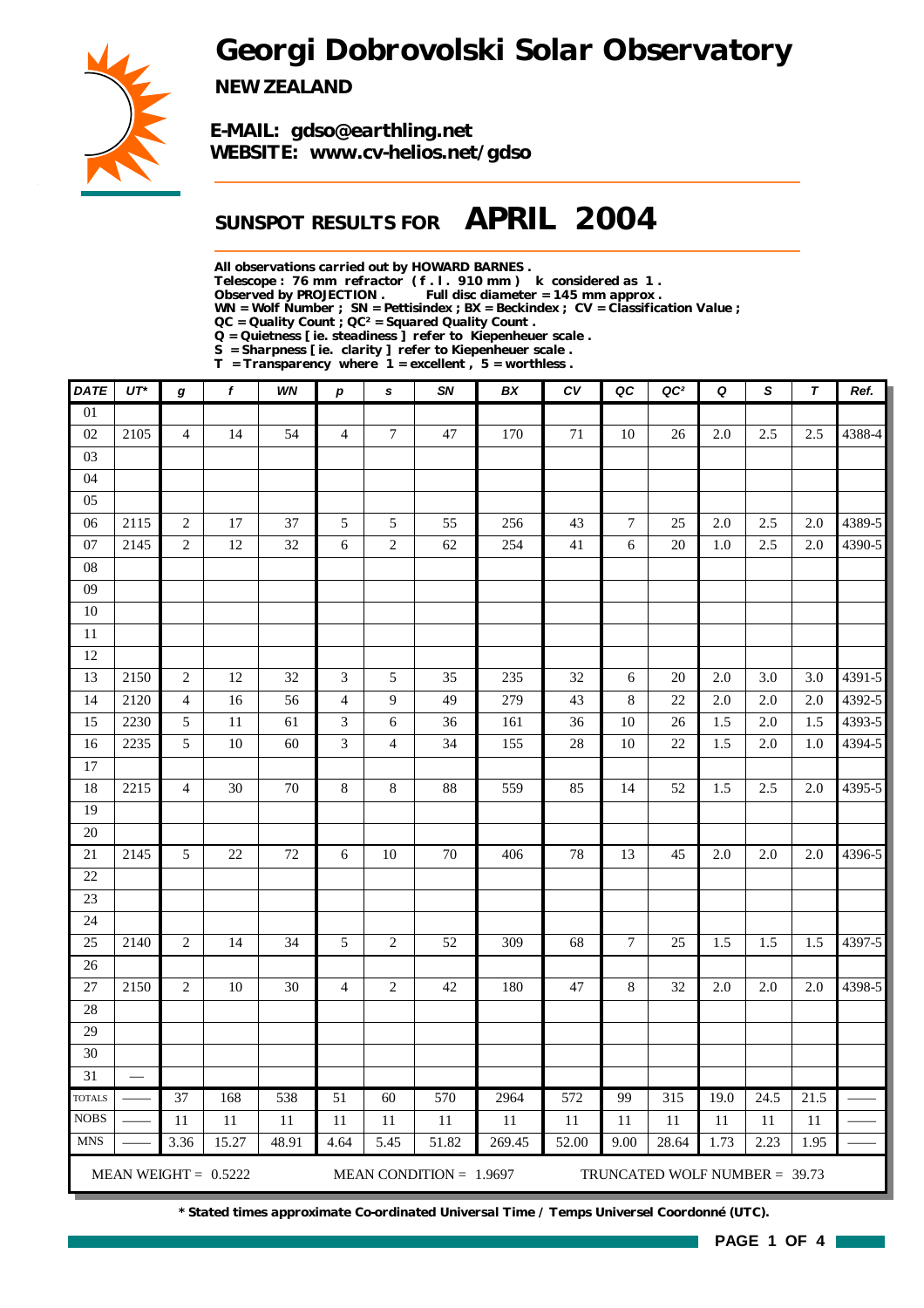*SUNSPOT DISTRIBUTION & INTER-SOL INDICES FOR*

# *APRIL 2004*

*All observations carried out by HOWARD BARNES .*

*Telescope : 76 mm refractor ( f . l . 910 mm ) .*

*Observed by PROJECTION . Full disc diameter = 145 mm approx . IS = Inter-Sol Index .*

*gr = number of multi-spot groups .*

*grfp = number of umbræ within penumbræ within the groups (gr) .*

*grf = number of non-penumbral spots within the groups (gr) .*

*efp = number of single penumbral spots .*

*ef = number of single non-penumbral spots .*

*Q = Quietness [ ie. steadiness ] refer to Kiepenheuer scale .*

*S = Sharpness [ ie. clarity ] refer to Kiepenheuer scale .*

*T = Transparency where 1 = excellent , 5 = worthless .*

| <b>DATE</b>                      | UT   | $\overline{1S}$ | $\bm{gr}$      | grfp            | $\operatorname{\textsf{grf}}$ | efp              | $_{\rm ef}$      | $\overline{\mathbf{Q}}$ | $\overline{s}$ | $\pmb{\tau}$ | Ref.   |
|----------------------------------|------|-----------------|----------------|-----------------|-------------------------------|------------------|------------------|-------------------------|----------------|--------------|--------|
| $\overline{01}$                  |      |                 |                |                 |                               |                  |                  |                         |                |              |        |
| 02                               | 2105 | 16              | $\sqrt{2}$     | $\sqrt{5}$      | $\boldsymbol{7}$              | $\sqrt{2}$       | $\boldsymbol{0}$ | $2.0\,$                 | 2.5            | 2.5          | 4388-4 |
| 03                               |      |                 |                |                 |                               |                  |                  |                         |                |              |        |
| 04                               |      |                 |                |                 |                               |                  |                  |                         |                |              |        |
| 05                               |      |                 |                |                 |                               |                  |                  |                         |                |              |        |
| $\overline{06}$                  | 2115 | $\overline{19}$ | $\overline{2}$ | $\overline{12}$ | $\overline{5}$                | $\boldsymbol{0}$ | $\boldsymbol{0}$ | $2.0\,$                 | 2.5            | 2.0          | 4389-5 |
| $07\,$                           | 2145 | 14              | $\sqrt{2}$     | $10\,$          | $\sqrt{2}$                    | $\boldsymbol{0}$ | $\boldsymbol{0}$ | $1.0\,$                 | $2.5\,$        | $2.0\,$      | 4390-5 |
| 08                               |      |                 |                |                 |                               |                  |                  |                         |                |              |        |
| 09                               |      |                 |                |                 |                               |                  |                  |                         |                |              |        |
| $10\,$                           |      |                 |                |                 |                               |                  |                  |                         |                |              |        |
| $\overline{11}$                  |      |                 |                |                 |                               |                  |                  |                         |                |              |        |
| 12                               |      |                 |                |                 |                               |                  |                  |                         |                |              |        |
| 13                               | 2150 | 13              | $\mathbf 1$    | $\sqrt{6}$      | $\sqrt{5}$                    | $\mathbf 1$      | $\boldsymbol{0}$ | $2.0\,$                 | 3.0            | 3.0          | 4391-5 |
| 14                               | 2120 | 17              | $\,1\,$        | $\sqrt{6}$      | $\boldsymbol{7}$              | $\,1$            | $\sqrt{2}$       | $2.0\,$                 | $2.0\,$        | $2.0\,$      | 4392-5 |
| 15                               | 2230 | 13              | $\sqrt{2}$     | $\overline{4}$  | $\overline{4}$                | $\,1\,$          | $\sqrt{2}$       | 1.5                     | $2.0\,$        | $1.5\,$      | 4393-5 |
| 16                               | 2235 | 13              | $\mathfrak{Z}$ | $\sqrt{5}$      | $\mathfrak{Z}$                | $\,1\,$          | $\mathbf 1$      | 1.5                     | $2.0\,$        | $1.0\,$      | 4394-5 |
| $17\,$                           |      |                 |                |                 |                               |                  |                  |                         |                |              |        |
| 18                               | 2215 | 33              | $\mathfrak{Z}$ | $21\,$          | $\,8\,$                       | $\,1\,$          | $\boldsymbol{0}$ | 1.5                     | 2.5            | $2.0\,$      | 4395-5 |
| 19                               |      |                 |                |                 |                               |                  |                  |                         |                |              |        |
| $20\,$                           |      |                 |                |                 |                               |                  |                  |                         |                |              |        |
| $21\,$                           | 2145 | 25              | $\mathfrak{Z}$ | $12\,$          | $\,8\,$                       | $\boldsymbol{0}$ | $\sqrt{2}$       | $2.0\,$                 | $2.0\,$        | 2.0          | 4396-5 |
| 22                               |      |                 |                |                 |                               |                  |                  |                         |                |              |        |
| 23                               |      |                 |                |                 |                               |                  |                  |                         |                |              |        |
| 24                               |      |                 |                |                 |                               |                  |                  |                         |                |              |        |
| 25                               | 2140 | 16              | $\sqrt{2}$     | $12\,$          | $\sqrt{2}$                    | $\boldsymbol{0}$ | $\boldsymbol{0}$ | 1.5                     | 1.5            | 1.5          | 4397-5 |
| $26\,$                           |      |                 |                |                 |                               |                  |                  |                         |                |              |        |
| 27                               | 2150 | $12\,$          | $\sqrt{2}$     | $8\,$           | $\sqrt{2}$                    | $\boldsymbol{0}$ | $\boldsymbol{0}$ | $2.0\,$                 | $2.0\,$        | $2.0\,$      | 4398-5 |
| 28                               |      |                 |                |                 |                               |                  |                  |                         |                |              |        |
| 29                               |      |                 |                |                 |                               |                  |                  |                         |                |              |        |
| 30                               |      |                 |                |                 |                               |                  |                  |                         |                |              |        |
| 31                               |      |                 |                |                 |                               |                  |                  |                         |                |              |        |
| <b>TOTALS</b>                    |      | 191             | 23             | 101             | 53                            | $\overline{7}$   | $\overline{7}$   | 19.0                    | 24.5           | 21.5         |        |
| <b>NOBS</b>                      |      | $11\,$          | 11             | 11              | $11\,$                        | $11\,$           | $11\,$           | $11\,$                  | $11\,$         | $11\,$       |        |
| $\mathbf{M}\mathbf{N}\mathbf{S}$ |      | 17.36           | 2.09           | 9.18            | 4.82                          | 0.64             | 0.64             | 1.73                    | 2.23           | 1.95         |        |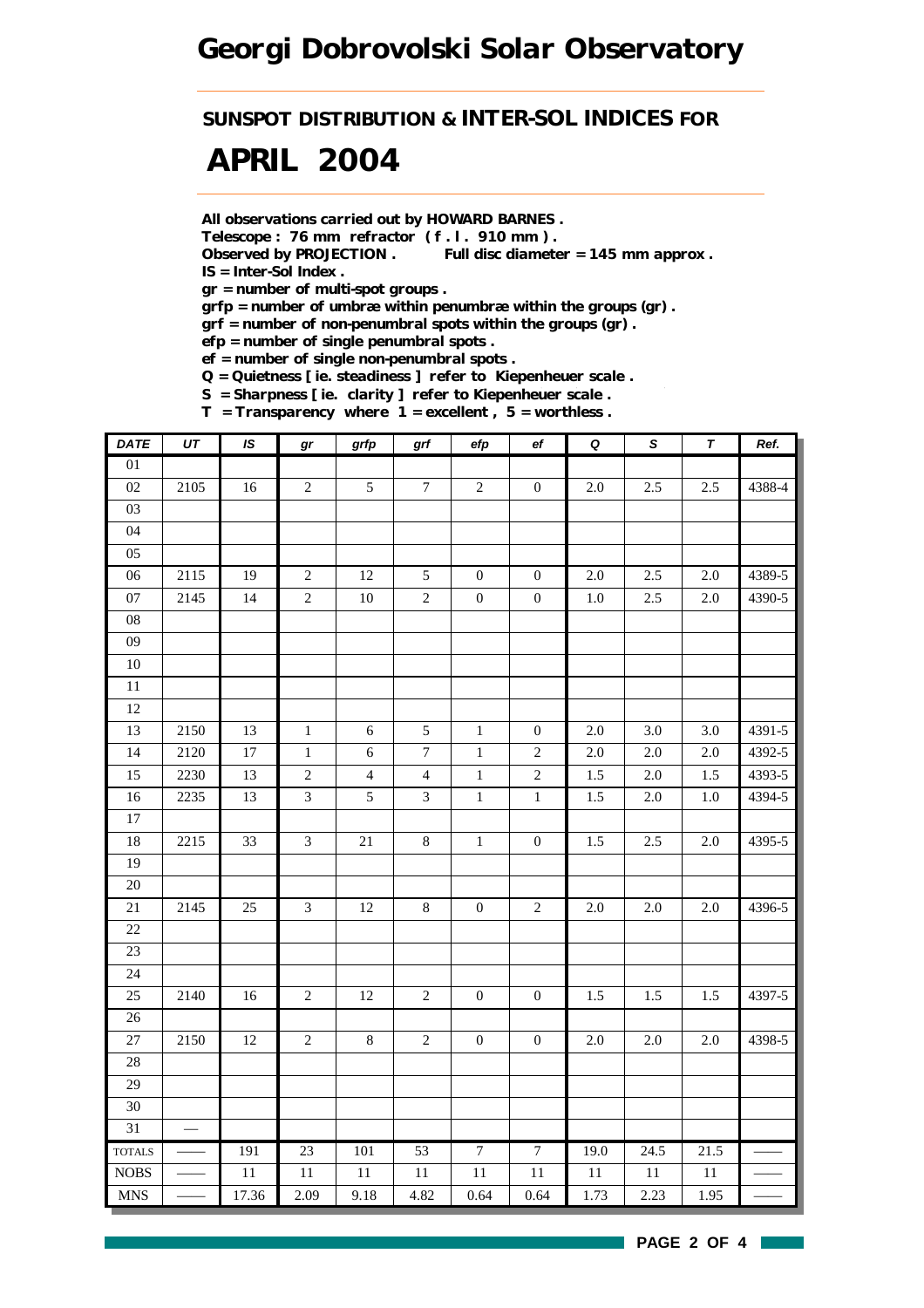#### *SUNSPOT CENSUS BY CLASSIFICATION FOR*

# *APRIL 2004*

*All observations carried out by HOWARD BARNES . Telescope : 76 mm refractor ( f . l . 910 mm ) . Observed by PROJECTION . Full disc diameter = 145 mm approx . IF 2 OR MORE REGIONS ARE OF THE SAME CLASSIFICATION , THEN SUNSPOT COUNTS ARE SEPARATED BY SOLIDI ( / ) .*

| DATE          | UT   | $\boldsymbol{B}$<br>A |                  |                  |                | $\pmb{C}$<br>D   |                  |                  | E                                       |                  | $\mathbf{F}$     |                  | G                                         |                  | $\boldsymbol{H}$ |                  | J                |                  |                  |
|---------------|------|-----------------------|------------------|------------------|----------------|------------------|------------------|------------------|-----------------------------------------|------------------|------------------|------------------|-------------------------------------------|------------------|------------------|------------------|------------------|------------------|------------------|
|               |      | $\bm{g}$              | $\mathbf f$      | $\boldsymbol{g}$ | f              | $\bm{g}$         | $\boldsymbol{f}$ | $\bm{g}$         | $\boldsymbol{f}$                        | $\boldsymbol{g}$ | f                | $\boldsymbol{g}$ | $\pmb{f}$                                 | $\boldsymbol{g}$ | $\mathbf{f}$     | $\bm{g}$         | $\mathbf f$      | g                | $\boldsymbol{f}$ |
| 01            |      |                       |                  |                  |                |                  |                  |                  |                                         |                  |                  |                  |                                           |                  |                  |                  |                  |                  |                  |
| 02            | 2105 | $\mathbf{0}$          | $\mathbf{0}$     | $\mathbf{0}$     | $\mathbf{0}$   | $\sqrt{2}$       | 4/8              | $\boldsymbol{0}$ | $\boldsymbol{0}$                        | $\mathbf{0}$     | $\mathbf{0}$     | $\mathbf{0}$     | $\boldsymbol{0}$                          | $\overline{0}$   | $\mathbf{0}$     | $\mathbf{0}$     | $\mathbf{0}$     | $\mathbf{2}$     | $1/1\,$          |
| 03            |      |                       |                  |                  |                |                  |                  |                  |                                         |                  |                  |                  |                                           |                  |                  |                  |                  |                  |                  |
| 04            |      |                       |                  |                  |                |                  |                  |                  |                                         |                  |                  |                  |                                           |                  |                  |                  |                  |                  |                  |
| 05            |      |                       |                  |                  |                |                  |                  |                  |                                         |                  |                  |                  |                                           |                  |                  |                  |                  |                  |                  |
| 06            | 2115 | $\mathbf{0}$          | $\boldsymbol{0}$ | $\mathbf{0}$     | $\overline{0}$ | $\mathbf{1}$     | 5                | $\mathbf{1}$     | 12                                      | $\mathbf{0}$     | $\boldsymbol{0}$ | $\mathbf{0}$     | $\boldsymbol{0}$                          | $\boldsymbol{0}$ | $\mathbf{0}$     | $\mathbf{0}$     | $\mathbf{0}$     | $\mathbf{0}$     | $\boldsymbol{0}$ |
| 07            | 2145 | $\mathbf{0}$          | $\boldsymbol{0}$ | $\mathbf{0}$     | $\overline{0}$ | $\boldsymbol{0}$ | $\boldsymbol{0}$ | $\mathbf{1}$     | 10                                      | $\boldsymbol{0}$ | $\boldsymbol{0}$ | $\boldsymbol{0}$ | $\boldsymbol{0}$                          | $\boldsymbol{0}$ | $\boldsymbol{0}$ | $\boldsymbol{0}$ | $\boldsymbol{0}$ | 1                | $\sqrt{2}$       |
| ${\bf 08}$    |      |                       |                  |                  |                |                  |                  |                  |                                         |                  |                  |                  |                                           |                  |                  |                  |                  |                  |                  |
| 09            |      |                       |                  |                  |                |                  |                  |                  |                                         |                  |                  |                  |                                           |                  |                  |                  |                  |                  |                  |
| 10            |      |                       |                  |                  |                |                  |                  |                  |                                         |                  |                  |                  |                                           |                  |                  |                  |                  |                  |                  |
| 11            |      |                       |                  |                  |                |                  |                  |                  |                                         |                  |                  |                  |                                           |                  |                  |                  |                  |                  |                  |
| 12            |      |                       |                  |                  |                |                  |                  |                  |                                         |                  |                  |                  |                                           |                  |                  |                  |                  |                  |                  |
| 13            | 2150 | $\mathbf{0}$          | $\overline{0}$   | $\mathbf{0}$     | $\overline{0}$ | $\mathbf{0}$     | $\boldsymbol{0}$ | $\mathbf{1}$     | 11                                      | $\overline{0}$   | $\boldsymbol{0}$ | $\boldsymbol{0}$ | $\boldsymbol{0}$                          | $\boldsymbol{0}$ | $\boldsymbol{0}$ | $\boldsymbol{0}$ | $\boldsymbol{0}$ | $\mathbf{1}$     | $\mathbf{1}$     |
| 14            | 2120 | $\overline{2}$        | 1/1              | $\mathbf{0}$     | $\overline{0}$ | $\mathbf{0}$     | $\mathbf{0}$     | $\mathbf{1}$     | 13                                      | $\mathbf{0}$     | $\boldsymbol{0}$ | $\mathbf{0}$     | $\boldsymbol{0}$                          | $\boldsymbol{0}$ | $\mathbf{0}$     | $\boldsymbol{0}$ | $\mathbf{0}$     | $\mathbf{1}$     | $\mathbf{1}$     |
| 15            | 2230 | $\overline{c}$        | 1/1              | -1               | $\overline{c}$ | $\mathbf{0}$     | $\boldsymbol{0}$ | $\mathbf{1}$     | 6                                       | $\mathbf{0}$     | $\boldsymbol{0}$ | $\boldsymbol{0}$ | $\boldsymbol{0}$                          | $\boldsymbol{0}$ | $\boldsymbol{0}$ | $\boldsymbol{0}$ | $\boldsymbol{0}$ | $\mathbf{1}$     | $\mathbf{1}$     |
| 16            | 2235 | $\mathbf{1}$          | $\mathbf{1}$     | $\mathbf{1}$     | $\overline{c}$ | 1                | $\overline{4}$   | $\boldsymbol{0}$ | $\boldsymbol{0}$                        | $\mathbf{0}$     | $\boldsymbol{0}$ | $\mathbf{0}$     | $\boldsymbol{0}$                          | $\boldsymbol{0}$ | $\boldsymbol{0}$ | $\boldsymbol{0}$ | $\boldsymbol{0}$ | 2                | $1/2\,$          |
| 17            |      |                       |                  |                  |                |                  |                  |                  |                                         |                  |                  |                  |                                           |                  |                  |                  |                  |                  |                  |
| 18            | 2215 | $\mathbf{0}$          | $\overline{0}$   | $\mathbf{0}$     | $\mathbf{0}$   | $\boldsymbol{0}$ | $\mathbf{0}$     | 3                | 8/9/12                                  | $\mathbf{0}$     | $\mathbf{0}$     | $\boldsymbol{0}$ | $\boldsymbol{0}$                          | $\overline{0}$   | $\mathbf{0}$     | $\boldsymbol{0}$ | $\boldsymbol{0}$ | $\mathbf{1}$     | $\mathbf{1}$     |
| 19            |      |                       |                  |                  |                |                  |                  |                  |                                         |                  |                  |                  |                                           |                  |                  |                  |                  |                  |                  |
| 20            |      |                       |                  |                  |                |                  |                  |                  |                                         |                  |                  |                  |                                           |                  |                  |                  |                  |                  |                  |
| 21            | 2145 | 2                     | 1/1              | $\mathbf{0}$     | $\overline{0}$ | $\overline{2}$   | 2/4              | $\boldsymbol{0}$ | $\overline{0}$                          | $\mathbf{1}$     | 14               | $\boldsymbol{0}$ | $\boldsymbol{0}$                          | $\overline{0}$   | $\mathbf{0}$     | $\boldsymbol{0}$ | $\mathbf{0}$     | $\mathbf{0}$     | $\boldsymbol{0}$ |
| $22\,$        |      |                       |                  |                  |                |                  |                  |                  |                                         |                  |                  |                  |                                           |                  |                  |                  |                  |                  |                  |
| $23\,$        |      |                       |                  |                  |                |                  |                  |                  |                                         |                  |                  |                  |                                           |                  |                  |                  |                  |                  |                  |
| 24            |      |                       |                  |                  |                |                  |                  |                  |                                         |                  |                  |                  |                                           |                  |                  |                  |                  |                  |                  |
| 25            | 2140 | $\mathbf{0}$          | $\overline{0}$   | $\mathbf{0}$     | $\overline{0}$ | $\mathbf{0}$     | $\mathbf{0}$     | $\mathbf{1}$     | 11                                      | $\overline{0}$   | $\mathbf{0}$     | $\mathbf{0}$     | $\boldsymbol{0}$                          | $\overline{0}$   | $\mathbf{0}$     | $\mathbf{1}$     | 3                | $\mathbf{0}$     | $\boldsymbol{0}$ |
| 26            |      |                       |                  |                  |                |                  |                  |                  |                                         |                  |                  |                  |                                           |                  |                  |                  |                  |                  |                  |
| 27            | 2150 | $\mathbf{0}$          | $\overline{0}$   | $\mathbf{0}$     | $\overline{0}$ | $\mathbf{0}$     | $\boldsymbol{0}$ | $\sqrt{2}$       | $2/8$                                   | $\overline{0}$   | $\mathbf{0}$     | $\mathbf{0}$     | $\boldsymbol{0}$                          | $\overline{0}$   | $\mathbf{0}$     | $\boldsymbol{0}$ | $\mathbf{0}$     | $\boldsymbol{0}$ | $\boldsymbol{0}$ |
| 28            |      |                       |                  |                  |                |                  |                  |                  |                                         |                  |                  |                  |                                           |                  |                  |                  |                  |                  |                  |
| 29            |      |                       |                  |                  |                |                  |                  |                  |                                         |                  |                  |                  |                                           |                  |                  |                  |                  |                  |                  |
| $30\,$        |      |                       |                  |                  |                |                  |                  |                  |                                         |                  |                  |                  |                                           |                  |                  |                  |                  |                  |                  |
| 31            |      |                       |                  |                  |                |                  |                  |                  |                                         |                  |                  |                  |                                           |                  |                  |                  |                  |                  |                  |
| <b>TOTALS</b> |      | $\boldsymbol{7}$      | $\boldsymbol{7}$ | $\sqrt{2}$       | $\overline{4}$ | $\sqrt{6}$       | $27\,$           | $11\,$           | $102\,$                                 | $1\,$            | $14\,$           | $\boldsymbol{0}$ | $\boldsymbol{0}$                          | $\boldsymbol{0}$ | $\boldsymbol{0}$ | $\,1\,$          | $\mathfrak{Z}$   | $\overline{9}$   | $11\,$           |
|               |      |                       |                  |                  |                |                  |                  |                  | REGIONAL PERCENTAGES                    |                  |                  |                  |                                           |                  |                  |                  |                  |                  |                  |
|               |      |                       | $\, {\bf B}$     |                  | ${\bf C}$      |                  | ${\bf D}$        |                  | ${\bf E}$                               |                  | $\mathbf F$      | ${\bf G}$        |                                           |                  |                  |                  |                  |                  |                  |
| $\mathbf A$   |      |                       |                  |                  |                |                  |                  |                  |                                         |                  |                  |                  | $\, {\rm H}$                              |                  |                  | $\bf J$          |                  |                  | SIGMAg           |
| 18.9          |      |                       | 5.4              |                  | 16.2           |                  | 29.7             |                  | $2.7\,$                                 |                  | $0.0\,$          | $0.0\,$          | $2.7\,$                                   |                  |                  | 24.3             |                  |                  | $37\,$           |
|               |      |                       |                  |                  | $NOBS = 11$    |                  |                  |                  | $p / g$ mean = 1.6273                   |                  |                  |                  | $\overline{f}/\overline{g}$ mean = 5.1000 |                  |                  |                  |                  |                  |                  |
|               |      |                       |                  |                  |                |                  |                  |                  | $\frac{1}{p}$ / g mean = 1.3784         |                  |                  |                  | $\overline{f}$ / g mean = 4.5405          |                  |                  |                  |                  |                  |                  |
|               |      |                       |                  |                  |                |                  |                  |                  |                                         |                  |                  |                  |                                           |                  |                  |                  |                  |                  |                  |
|               |      |                       |                  |                  |                |                  |                  |                  | GROUP COMPLEXITY INDEX $(GCI) = 5.9189$ |                  |                  |                  |                                           |                  |                  |                  |                  |                  |                  |